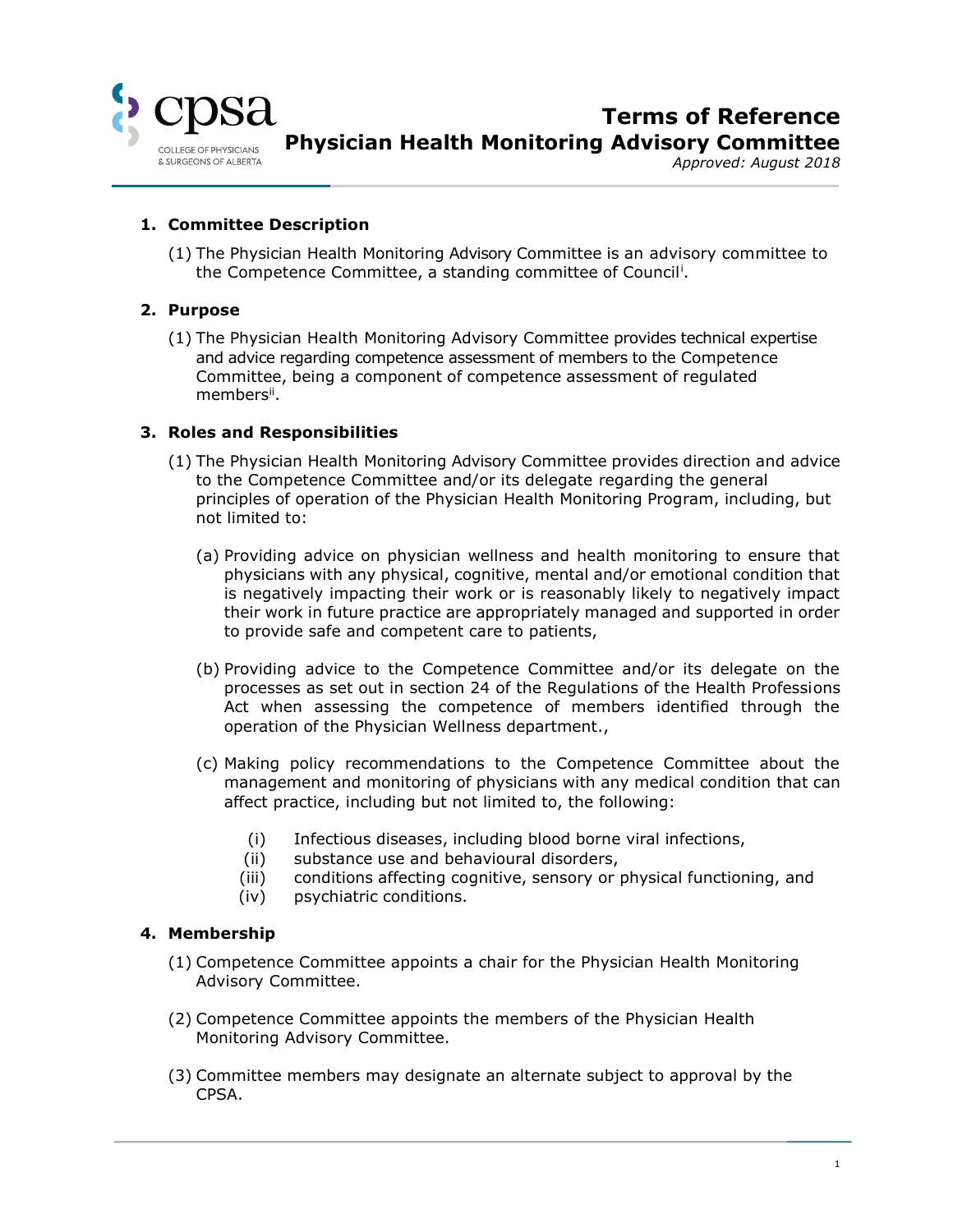

# **Terms of Reference Physician Health Monitoring Advisory Committee**

*Approved: August 2018*

# **5. Meetings**

- (1) A Physician Health Monitoring Advisory Committee meeting is held at least annually or at the call of the Chair or as directed by the Competence Committee.
- (2) The Physician Health Monitoring Advisory Committee may determine procedures to be used at any meeting.
- (3) The Physician Health Monitoring Advisory Committee may meet in person, by teleconference or by any other communications technology that permits all persons participating in the meeting to communicate with each other.

#### **6. Decision Making**

- (1) Quorum shall be fifty (50) percent of the members of the Physician Health Monitoring Advisory Committee.
- (2) A decision of the Physician Health Monitoring Advisory Committee may be made by consensus or motion.
- (3) A majority vote of Physician Health Monitoring Advisory Committee members present at a meeting decides any vote.
- (4) Advisory committee chairs are non-voting members, except in the event of a tie. In the event of a tie, the chair shall cast the deciding vote. Chairs are included in the count for quorum.

#### **7. Records of the Committee**

- (1) A record of a Physician Health Monitoring Advisory Committee meeting will be maintained in the form of minutes.
- (2) The Physician Health Monitoring Advisory Committee reports to the Competence Committee on its activities at least once per year or as otherwise directed by the Competence Committee.

#### **8. Committee Resources**

- (1) Council approves the budget for the Physician Health Monitoring Advisory Committee.
- (2) Physician Health Monitoring Advisory Committee members are paid expenses and honorariaiii.
- (3) The Competence Committee Delegates may attend all meetings of the Physician Health Monitoring Advisory Committee.
- (4) The Clinical Lead of the monitoring program attends as an ex officio member.